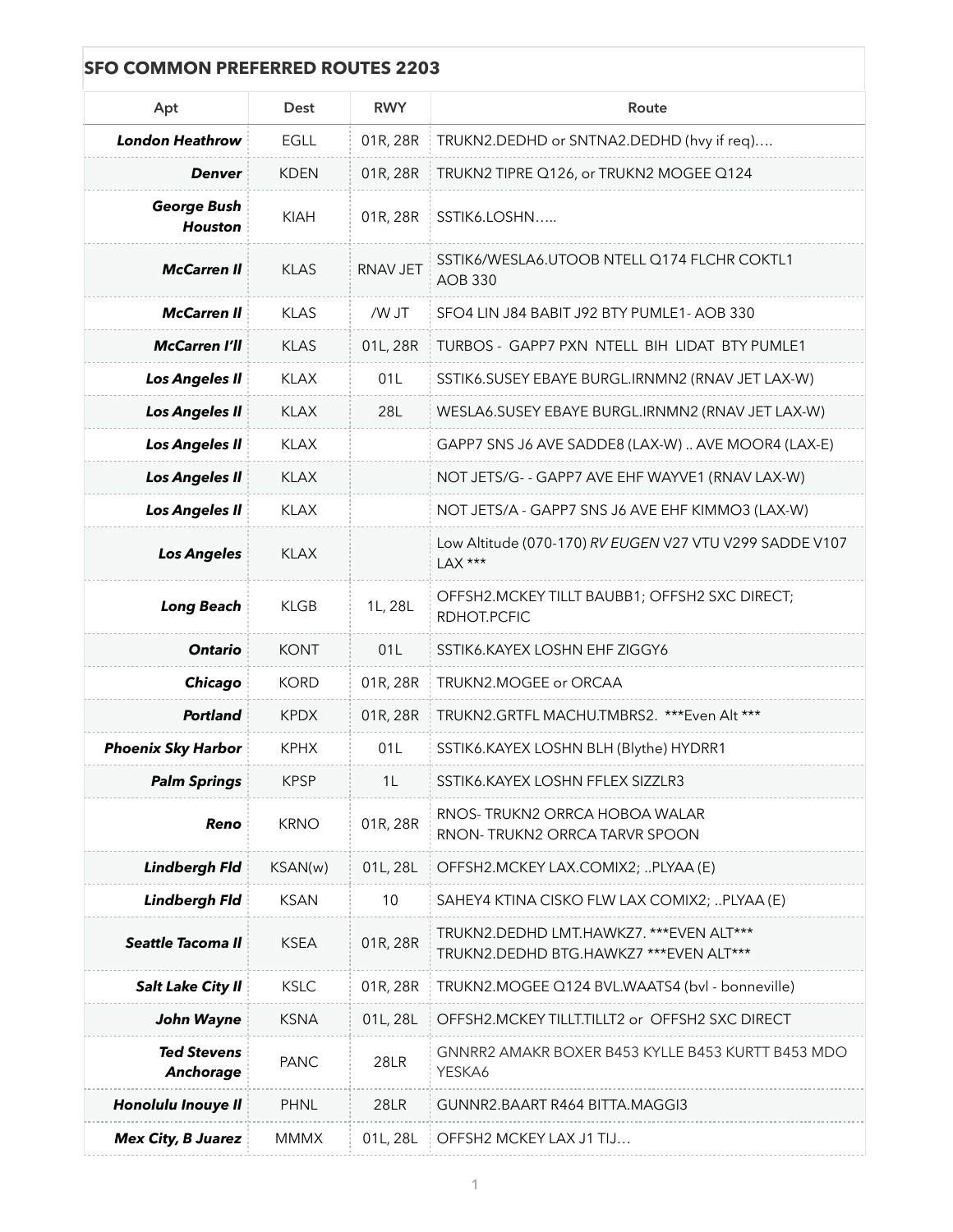| Apt                                                           | <b>Dest</b>                            | <b>RWY</b>                                                                         | Route                                                                                                                                                                                     |  |
|---------------------------------------------------------------|----------------------------------------|------------------------------------------------------------------------------------|-------------------------------------------------------------------------------------------------------------------------------------------------------------------------------------------|--|
|                                                               | <b>NOTES</b>                           |                                                                                    | Alternative to OFFSH2.MCKEY is SSTIK6/WESLA6.YYUNG                                                                                                                                        |  |
|                                                               |                                        |                                                                                    |                                                                                                                                                                                           |  |
| <b>Boston</b>                                                 | <b>KBOS</b>                            | ORRCA Q120 GALLI BAM J94 DBQ BAE HOCKE Q816 KELTI NABOR<br>PONCT JFUND (RNAV)-STAR |                                                                                                                                                                                           |  |
| <b>CHICAGO OHARE</b>                                          | <b>KORD</b>                            | ORRCA Q120 GALLI CZI J82 FSD J16 MCW ZZIPR FYTEE (RNAV)-STAR                       |                                                                                                                                                                                           |  |
| <b>CLEVELAND</b>                                              | <b>KCLE</b>                            | ORRCA Q120 GALLI OBK CRL HIMEZ-STAR                                                |                                                                                                                                                                                           |  |
| <b>DENVER</b>                                                 | <b>KDEN</b>                            | TIPRE Q126 INSLO EKR KAILE (RNAV)-STAR                                             |                                                                                                                                                                                           |  |
| <b>DENVER</b>                                                 | <b>KDEN</b>                            | ORRCA Q120 GALLI BAM J154 TCH J56 CHE KAILE (RNAV)-STAR                            |                                                                                                                                                                                           |  |
| <b>DETROIT METRO</b>                                          | <b>KDTW</b>                            | ORRCA Q120 GALLI BAE POLAR-STAR                                                    |                                                                                                                                                                                           |  |
| <b>DETROIT AREA</b>                                           | KPTK, KYIP, KARB, KDET,<br><b>CYQG</b> |                                                                                    | ORRCA Q120 GALLI BAM J94 DBQ BAE MKG LAN SPRTN-STAR                                                                                                                                       |  |
| <b>HOUSTON</b>                                                | <b>KHOU</b>                            | SYRAH Q128 JSICA ILC BCE TXO LBB LLO KIDDZ (RNAV)-STAR                             |                                                                                                                                                                                           |  |
| <b>HOUSTON</b>                                                | <b>KIAH</b>                            | IAH-E: BOILE Q4 ELP PEQ FUSCO DIESL TTORO (RNAV)-STAR                              |                                                                                                                                                                                           |  |
|                                                               |                                        | IAH-W: BOILE Q4 ELP PEQ FUSCO DIESL MSCOT (RNAV)-STAR                              |                                                                                                                                                                                           |  |
| <b>KENNEDY</b>                                                | <b>KJFK</b>                            | ORRCA Q120 GALLI BAM J94 OBK J584 CRL J554 JHW J70 LVZ LENDY-<br><b>STAR</b>       |                                                                                                                                                                                           |  |
| <b>NEWARK</b>                                                 | <b>KEWR</b>                            | ORRCA Q120 GALLI BAM J94 OBK J584 SLT WILLIAMSPORT-STAR                            |                                                                                                                                                                                           |  |
| <b>PHOENIX</b>                                                | <b>KPHX</b>                            | <b>BOILE BLH HYDRR (RNAV)-STAR</b>                                                 |                                                                                                                                                                                           |  |
| <b>PITTSBURG</b>                                              | <b>KPIT</b>                            | ORRCA Q120 GALLI BAM J94 BFF OBH DSM IOW J60 DJB ACO JESEY<br>(RNAV)-STAR          |                                                                                                                                                                                           |  |
| <b>TORONTO</b>                                                | <b>CYYZ</b>                            | ORRCA Q120 GALLI BAM J32 ABR J70 GEP GRB YZEMN NUBER<br>(CANADIAN RNAV)-STAR       |                                                                                                                                                                                           |  |
|                                                               |                                        |                                                                                    | <b>TEC FROM A/FD</b>                                                                                                                                                                      |  |
| <b>FROM: SFO HAF SQL</b>                                      |                                        |                                                                                    | $(J)$ = Jet powered<br>(M) = Turbo Props/Special (cruise speed 190 knots or greater)<br>(P) =Non-jet (cruise speed 190 knots or greater)<br>(Q) =Non-jet (cruise speed 189 knots or less) |  |
| AUN BAB E36 GOO JAQ LHM MCC<br>MHR MYV O61 OVE PVF RIU        |                                        | <b>SFOW</b>                                                                        | OAK V6 SAC - MP90Q50                                                                                                                                                                      |  |
| AUN BAB E36 GOO JAQ LHM MCC<br><b>MHR MYV O61 OVE PVF RIU</b> |                                        |                                                                                    | <b>SAC - J110</b>                                                                                                                                                                         |  |
| AUN BAB E36 GOO JAQ LHM MCC<br><b>MHR MYV O61 OVE PVF RIU</b> |                                        | <b>SFOE</b>                                                                        | OAK V244 ALTAM V392 SAC - MPQ60                                                                                                                                                           |  |
| <b>CVH MRY OAR SNS WVI</b>                                    |                                        | <b>SFOW</b>                                                                        | GAPP#-DP SNS - J110MPQ70                                                                                                                                                                  |  |
| <b>CVH MRY OAR SNS WVI</b>                                    |                                        | <b>SFOE</b>                                                                        | OSI V25 SNS - JMPQ60                                                                                                                                                                      |  |
| HAF                                                           |                                        | <b>SFOW</b>                                                                        | OSI TAILS - JMPQ50                                                                                                                                                                        |  |
|                                                               | <b>HAF</b>                             | <b>SFOE</b>                                                                        | GOBBS - JMPQ40                                                                                                                                                                            |  |